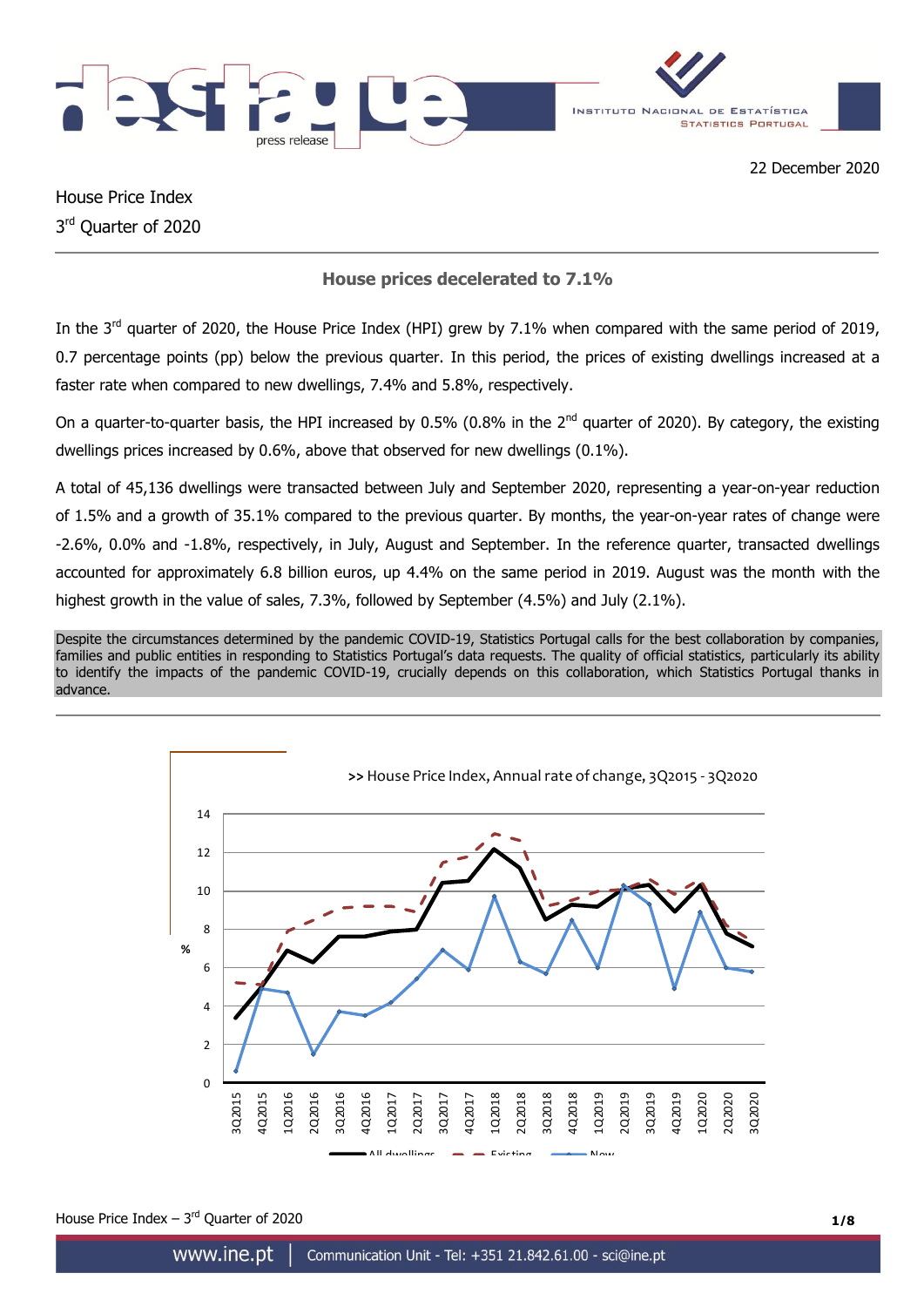



## **1. House Price Index**

In the 3<sup>rd</sup> quarter of 2020, the HPI presented a year-on-year rate of change of 7.1%, 0.7 pp less than in the previous quarter. For the second consecutive quarter, there has been a deceleration in prices of traded dwellings. In this period, prices of existing dwellings increased above those of new dwellings, 7.4% and 5.8% respectively.

The HPI grew 0.5% between the 2<sup>nd</sup> and 3<sup>rd</sup> quarter of 2020 (0.8% in the 2<sup>nd</sup> quarter of 2020 and 1.2% in the 3<sup>rd</sup> quarter of 2019), the lowest quarterly increase since the  $3<sup>rd</sup>$  quarter of 2015. This result was mainly influenced by the behaviour of the existing dwellings, which recorded a price growth of 0.6%, while new dwellings showed a residual rate of change of 0.1%.

The rolling 4-quarter rate of change of the HPI was 8.5%, down 0.8 pp compared with the previous quarter. By category, existing dwellings presented a 9.0% growth in prices, 2.6 pp more than the increase observed in new dwellings (6.4%).

## **2. Number and value of house sales**

Between July and September 2020, 45,136 dwellings were traded, resulting in a year-on-year reduction of 1.5%. On a monthly basis, and compared to the same period of 2019, July was the month with the most significant decrease  $(-2.6%)$ , followed by September  $(-1.8%)$  and August  $(0.0%)$ . In the 3<sup>rd</sup> quarter 2020 different behaviors were observed in the two dwelling categories. While existing dwellings showed a reduction in the number of transactions, -3.7%, new dwellings grew by 11.0%.

The number of transactions between the 2<sup>nd</sup> and 3<sup>rd</sup> quarter of 2020 increased by 35.1%, which represents the highest increase in the series and follows the 23.3% reduction recorded in the  $2^{nd}$  quarter of 2020, a period significantly influenced by the restrictions imposed in the context of the COVID-19 pandemic. The growth in the number of new dwellings transactions exceeded that recorded for existing dwellings, 43.9% and 33.5% respectively.

In the 3<sup>rd</sup> quarter of 2020, the value of house sales stood at approximately 6.8 billion euros. The transactions of existing dwellings corresponded to 5.2 billion euros, which represent 77.7% of the total, the lowest percentage observed since the 2<sup>nd</sup> quarter of 2016. Compared to the same period in 2019, the values for 2020 represent increases of 4.4% for the total and 0.3% and 22.2% for existing and new dwellings, respectively. By months, the most significant year-on-year increase in the value of sales was observed in August, 7.3%, followed by September (4.5%) and July (2.1%).

Compared to the previous quarter, the value of traded dwellings in the  $3<sup>rd</sup>$  quarter of 2020 increased by 31.2% (-23.8%) in the 2<sup>nd</sup> quarter of 2020 and 6.6% in the 3<sup>rd</sup> quarter of 2019). The growth observed in the value of new dwelling transactions (43.2%) exceeded that of existing dwellings (28.2%).

The following figure depicts the evolution of the number and value of sales over the last eight quarters.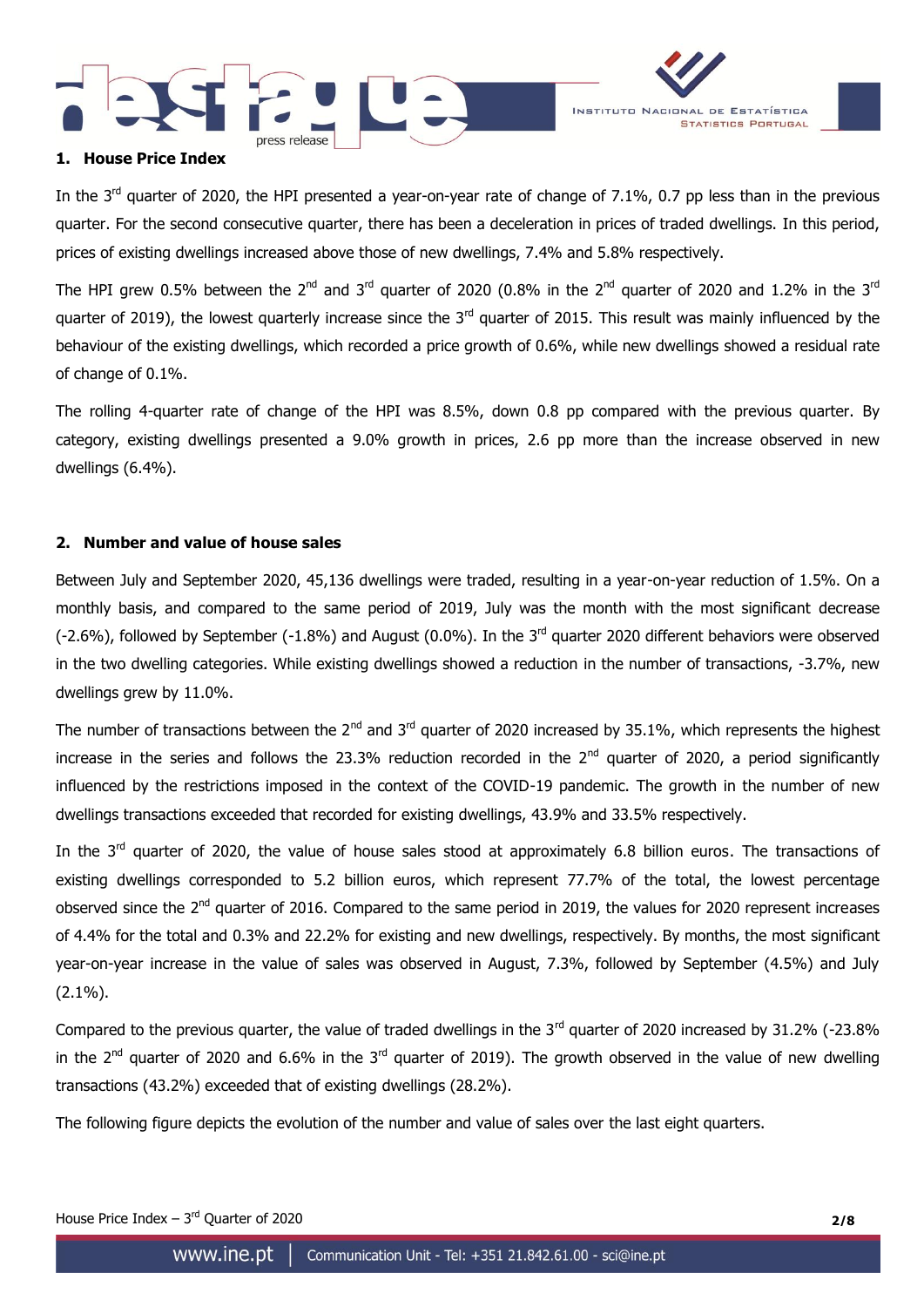

In the 3<sup>rd</sup> quarter of 2020, 60.9% of the total number of transactions was concentrated on the *Área Metropolitana de* Lisboa (14,141 transactions) and the Norte region (13,351 transactions). This is the lowest joint relative weight since the  $1<sup>st</sup>$  quarter of 2015. The main contribution to this performance was the 2.5 pp reduction in the relative regional share, in year-on-year terms, observed in the *Área Metropolitana de Lisboa*. The *Centro*, with 9,631 transactions, was the region with the largest increase in its relative regional weight, up by 1.5 pp to 21.3%. Alentejo and the Região Autónoma da Madeira, with 3,186 and 864 transactions respectively, were the other regions that recorded year-on-year increases in their respective regional relative shares of 0.4 pp and 0.2 pp, by the same order. In the *Algarve*, 3,305 dwellings were traded, which represents 7.3% of the total, the same regional relative weight as in the previous year. The Região Autónoma dos Acores, with a total of 658 transactions, was alongside the Área Metropolitana de Lisboa, the other region that presented a reduction in its relative share (-0.2 pp).

Between July and September 2020, the value of transactions in the *Área Metropolitana de Lisboa* was approximately 2.9 billion euros. This amount corresponded to 43.4% of the total, 3.2 pp less in its regional relative weight in year-on-year terms. The Norte region with a total of 1.7 billion euros and the Centro with 934 million euros were the regions that followed with the highest sales figures. In both regions, these amounts represented an increase in regional relative weights of 1.0 pp and 0.6 pp respectively. In the *Algarve* transactions totalled approximately 720 million euros, 10.7% of the total, an increase of 0.9 pp in the relative regional weight. The Alentejo increased its regional quota by 0.5 pp to 4.5%. Transactions in the Região Autónoma dos Acores and the Região Autónoma da Madeira represented 1.1% and 1.9%, respectively, of the total value.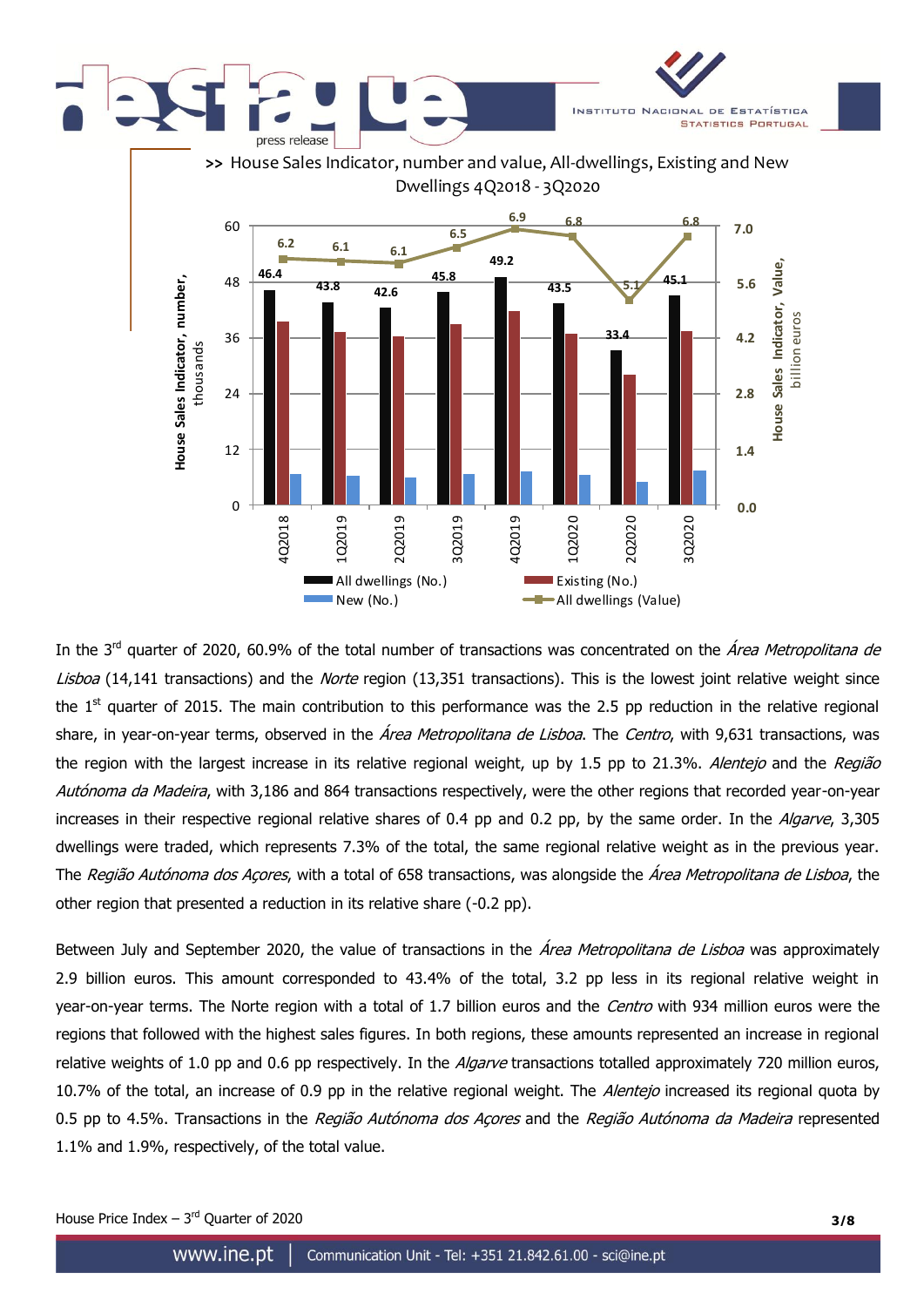



The next figure shows the distribution of the number and value of house sales by NUTS II region for the  $3^{rd}$  quarter of 2020. **EXECUTE:** We are distribution of the number and value of house sales by NUTS II region for<br>
>> Percentage distribution of the number and value of house sales, by NUTS II, 3<sup>rd</sup> quarter 2020<br>
(percentage points difference

(percentage points difference compared with the same period in the previous year)



House Price Index – 3<sup>rd</sup> Quarter of 2020 **4/8**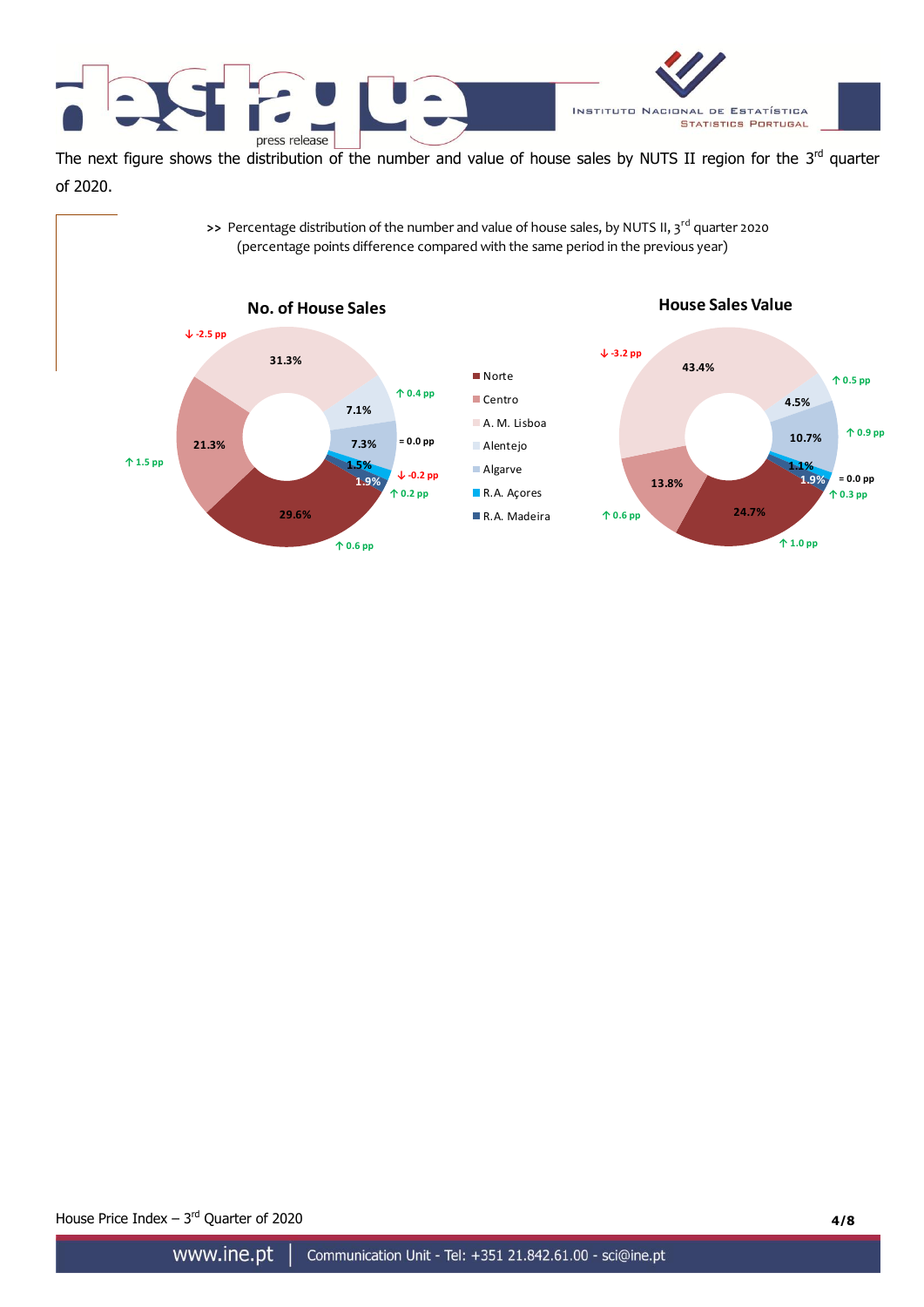



## **EXPLANATORY NOTES**

## **House Price Index**

The House Price Index (HPI) measures the evolution of the acquisition prices of the dwellings purchased in the residential market in Portugal. The HPI is compiled using anonymized fiscal administrative information provided by the Tax and Customs Authority on the Municipal Property Transfer Tax (IMT) and the Municipal Property Tax (IMI).

The HPI is derived through the estimation of a functional relationship between the logarithm of the transaction prices of dwellings and their characteristics (e.g., area, location), being included in the probabilistic models of hedonic prices. The estimation is performed quarterly with data from two adjacent quarters. With this approach, it is possible to estimate the rate of change of prices controlling for changes in the quality of dwellings.

The HPI is a chained index with base 100 = 2015. The followed methodology enables the weighting structure to be updated annually with information on the value of dwelling transactions in the year immediately preceding the year in which the index refers.

## **Quarterly rate**

The quarterly rate is the change in the index of a certain quarter compared with the index of the previous quarter expressed as a percentage. Although up-to-date, this measure can be affected by seasonal and other effects.

## **Annual rate**

The annual rate is the change in the index of a certain quarter compared with the index of the same quarter in the previous year expressed as a percentage. In the presence of a stable seasonal pattern, seasonal effects do not influence this measure.

## **4-quarter average rate**

The rolling 4-quarter average rate is the change in the average index of one year compared with the average index of the previous year expressed as a percentage. This moving average is less sensitive to transient changes in prices.

### **New dwellings**

Dwellings that, at the time of the transaction, had never been used for residential purposes.

## **Existing dwellings**

Dwellings that, at the time of the transaction, had already been used for residential purposes.

House Price Index – 3<sup>rd</sup> Quarter of 2020 **5/8**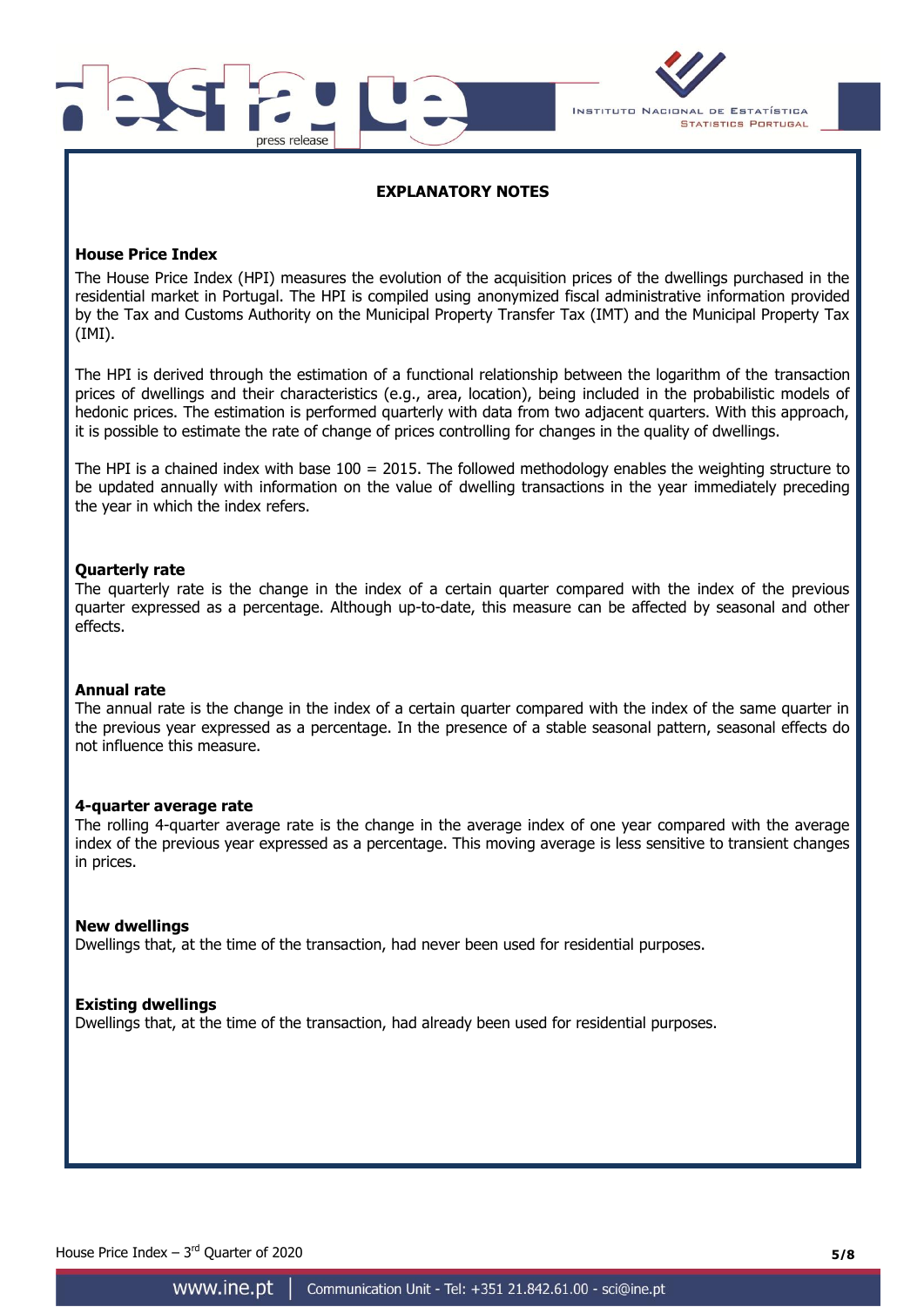



## **House Sales Indicator**

Indicator that estimates the number of housing transactions carried out in a quarter for the national total and the segments of new homes and existing homes. The compilation of this statistic is based on information from the IMT and is based on transactions of urban articles. In calculating this indicator are not considered, similarly to what happens with the estimation of the rate of change in prices between two successive quarters, transaction parts of dwellings (i.e., are considered only transactions of dwellings in full).

The number of sales is available for the whole country and for the second level of geographical breakdown, as defined by the Nomenclature of Territorial Units for Statistics (NUTS II).

### **House Value Indicator**

As the indicator of the number of sales, this statistic is based on information taken from the IMT on paid real estate tax. Following what was defined for the house sales indicator, the total value of transactions does not cover transactions of parts of dwellings.

The value of sales is also available to the second level of geographical breakdown, as defined by NUTS II.

### **Presentation of data**

In this press release, the descriptive analysis focuses on values rounded to one decimal place so that the sum of the disaggregated values may not correspond to the value presented for the national total.

### **Additional information**

Further methodological information on the HPI is available on the National Statistics Institute website [http://smi.ine.pt/DocumentacaoMetodologica/Detalhes/1464;](http://smi.ine.pt/DocumentacaoMetodologica/Detalhes/1464) available only in Portuguese).

### **Next press release**

The HPI of the 4<sup>th</sup> quarter of 2020 is expected to be released on March 23<sup>rd</sup>, 2021.

House Price Index – 3<sup>rd</sup> Quarter of 2020 **6/8**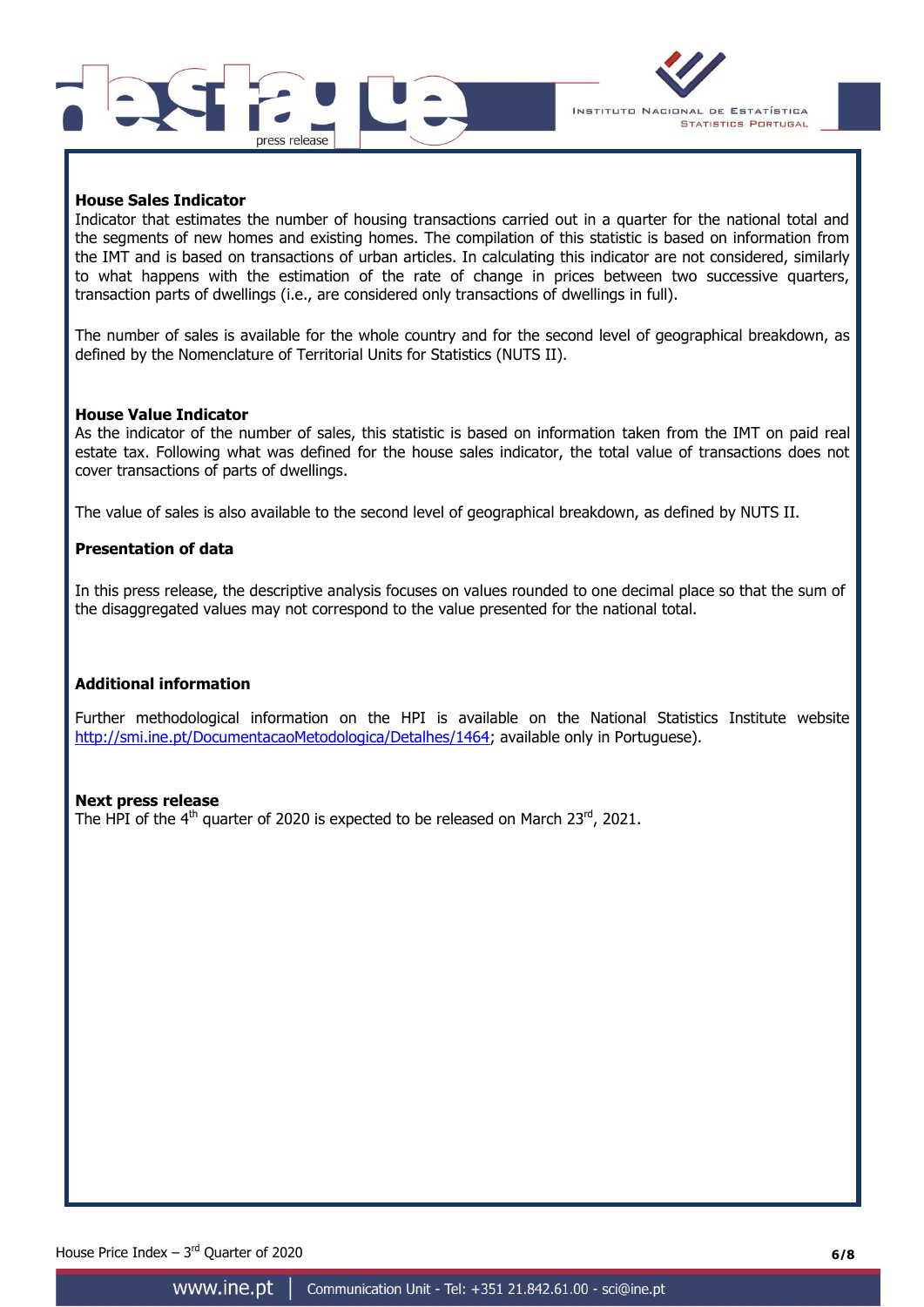



### **Annex I: House Price Index and House Sales Indicator**

#### **All dwellings, 3rd quarter 2014 - 3rd quarter 2020**

| <b>Quarter</b> | <b>Indexes</b>   |                 |            | <b>Quarterly rate of change (%)</b> |                 |            |                  |                 |            | Annual rate of change (%) |                 |            | <b>Rolling 4-quarter average</b><br>rate of change (%) |                 |            | House sales $(no)$ |  |  |  |
|----------------|------------------|-----------------|------------|-------------------------------------|-----------------|------------|------------------|-----------------|------------|---------------------------|-----------------|------------|--------------------------------------------------------|-----------------|------------|--------------------|--|--|--|
|                | All<br>dwellings | <b>Existing</b> | <b>New</b> | All<br>dwellings                    | <b>Existing</b> | <b>New</b> | All<br>dwellings | <b>Existing</b> | <b>New</b> | All<br>dwellings          | <b>Existing</b> | <b>New</b> | All<br>dwellings                                       | <b>Existing</b> | <b>New</b> |                    |  |  |  |
| 3Q2014         | 97.31            | 95.95           | 99.42      | $-0.4$                              | $-0.7$          | 0.0        | 4.9              | 4.3             | 5.9        | 3.8                       | 3.8             | 4.0        | 20,454                                                 | 15,808          | 4,646      |                    |  |  |  |
| 4Q2014         | 96.98            | 97.19           | 96.57      | $-0.3$                              | 1.3             | $-2.9$     | 2.2              | 2.8             | 1.2        | 4.2                       | 4.3             | 4.1        | 25,534                                                 | 20,093          | 5,441      |                    |  |  |  |
| 1Q2015         | 96.94            | 97.01           | 96.80      | 0.0                                 | $-0.2$          | 0.2        | 0.8              | 2.1             | $-1.1$     | 3.4                       | 3.7             | 3.1        | 25,716                                                 | 20,162          | 5,554      |                    |  |  |  |
| 2Q2015         | 100.57           | 99.89           | 101.90     | 3.7                                 | 3.0             | 5.3        | 2.9              | 3.4             | 2.5        | 2.7                       | 3.1             | 2.1        | 24,512                                                 | 19,576          | 4,936      |                    |  |  |  |
| 3Q2015         | 100.65           | 100.96          | 100.04     | 0.1                                 | 1.1             | $-1.8$     | 3.4              | 5.2             | 0.6        | 2.4                       | 3.4             | 0.8        | 27,239                                                 | 22,094          | 5,145      |                    |  |  |  |
| 4Q2015         | 101.84           | 102.14          | 101.26     | $1.2$                               | 1.2             | 1.2        | 5.0              | 5.1             | 4.9        | 3.1                       | 4.0             | 1.7        | 29,835                                                 | 24,067          | 5,768      |                    |  |  |  |
| 1Q2016         | 103.67           | 104.66          | 101.34     | 1.8                                 | 2.5             | 0.1        | 6.9              | 7.9             | 4.7        | 4.6                       | 5.4             | 3.1        | 29,464                                                 | 23,956          | 5,508      |                    |  |  |  |
| 2Q2016         | 106.91           | 108.34          | 103.46     | 3.1                                 | 3.5             | 2.1        | 6.3              | 8.5             | 1.5        | 5.4                       | 6.7             | 2.9        | 31,768                                                 | 26,329          | 5,439      |                    |  |  |  |
| 3Q2016         | 108.31           | 110.18          | 103.76     | 1.3                                 | 1.7             | 0.3        | 7.6              | 9.1             | 3.7        | 6.5                       | 7.7             | 3.7        | 31,535                                                 | 26,341          | 5,194      |                    |  |  |  |
| 4Q2016         | 109.57           | 111.53          | 104.77     | $1.2$                               | 1.2             | 1.0        | 7.6              | 9.2             | 3.5        | 7.1                       | 8.7             | 3.3        | 34,339                                                 | 28,876          | 5,463      |                    |  |  |  |
| 1Q2017         | 111.89           | 114.34          | 105.58     | 2.1                                 | 2.5             | 0.8        | 7.9              | 9.2             | 4.2        | 7.4                       | 9.0             | 3.2        | 35,178                                                 | 29,511          | 5,667      |                    |  |  |  |
| 2Q2017         | 115.51           | 118.03          | 109.02     | 3.2                                 | 3.2             | 3.3        | 8.0              | 8.9             | 5.4        | 7.8                       | 9.1             | 4.2        | 36,886                                                 | 31,150          | 5,736      |                    |  |  |  |
| 3Q2017         | 119.60           | 122.82          | 110.92     | 3.5                                 | 4.1             | 1.7        | 10.4             | 11.5            | 6.9        | 8.5                       | 9.7             | 5.0        | 38,783                                                 | 32,864          | 5,919      |                    |  |  |  |
| 4Q2017         | 121.06           | 124.72          | 110.96     | $1.2$                               | 1.5             | 0.0        | 10.5             | 11.8            | 5.9        | 9.2                       | 10.4            | 5.6        | 42,445                                                 | 36,040          | 6,405      |                    |  |  |  |
| 1Q2018         | 125.58           | 129.18          | 115.80     | 3.7                                 | 3.6             | 4.4        | 12.2             | 13.0            | 9.7        | 10.3                      | 11.3            | 7.0        | 40,716                                                 | 34,822          | 5,894      |                    |  |  |  |
| 2Q2018         | 128.49           | 132.90          | 115.86     | 2.3                                 | 2.9             | 0.1        | 11.2             | 12.6            | 6.3        | 11.1                      | 12.2            | 7.2        | 45,619                                                 | 38,880          | 6,739      |                    |  |  |  |
| 3Q2018         | 129.72           | 134.11          | 117.19     | 1.0                                 | 0.9             | 1.1        | 8.5              | 9.2             | 5.7        | 10.6                      | 11.6            | 6.9        | 45,935                                                 | 38,988          | 6,947      |                    |  |  |  |
| 4Q2018         | 132.34           | 136.60          | 120.34     | 2.0                                 | 1.9             | 2.7        | 9.3              | 9.5             | 8.5        | 10.3                      | 11.0            | 7.5        | 46,421                                                 | 39,522          | 6,899      |                    |  |  |  |
| 1Q2019         | 137.14           | 142.08          | 122.76     | 3.6                                 | 4.0             | 2.0        | 9.2              | 10.0            | 6.0        | 9.5                       | 10.3            | 6.6        | 43,826                                                 | 37,436          | 6,390      |                    |  |  |  |
| 2Q2019         | 141.49           | 146.30          | 127.74     | 3.2                                 | 3.0             | 4.1        | 10.1             | 10.1            | 10.3       | 9.3                       | 9.7             | 7.6        | 42,590                                                 | 36,483          | 6,107      |                    |  |  |  |
| 3Q2019         | 143.12           | 148.29          | 128.08     | $1.2$                               | 1.4             | 0.3        | 10.3             | 10.6            | 9.3        | 9.8                       | 10.1            | 8.5        | 45,830                                                 | 39,054          | 6,776      |                    |  |  |  |
| 4Q2019         | 144.10           | 150.05          | 126.22     | 0.7                                 | 1.2             | $-1.5$     | 8.9              | 9.8             | 4.9        | 9.6                       | 10.1            | 7.6        | 49,232                                                 | 41,861          | 7,371      |                    |  |  |  |
| 1Q2020         | 151.23           | 157.13          | 133.74     | 4.9                                 | 4.7             | 6.0        | 10.3             | 10.6            | 8.9        | 9.9                       | 10.3            | 8.3        | 43,532                                                 | 37,019          | 6,513      |                    |  |  |  |
| 2Q2020         | 152.50           | 158.30          | 135.37     | 0.8                                 | 0.7             | 1.2        | 7.8              | 8.2             | 6.0        | 9.3                       | 9.8             | 7.2        | 33,398                                                 | 28,172          | 5,226      |                    |  |  |  |
| 3Q2020         | 153.27           | 159.26          | 135.50     | 0.5                                 | 0.6             | 0.1        | 7.1              | 7.4             | 5.8        | 8.5                       | 9.0             | 6.4        | 45,136                                                 | 37,618          | 7,518      |                    |  |  |  |

*Notes:* (\*) HPI base 100 = 2015. The definition of the rates of change used in this table are available in the explanatory notes.

**Source:** Instituto Nacional de Estatística, National Accounts Department

House Price Index – 3<sup>rd</sup> Quarter of 2020 **7/8**